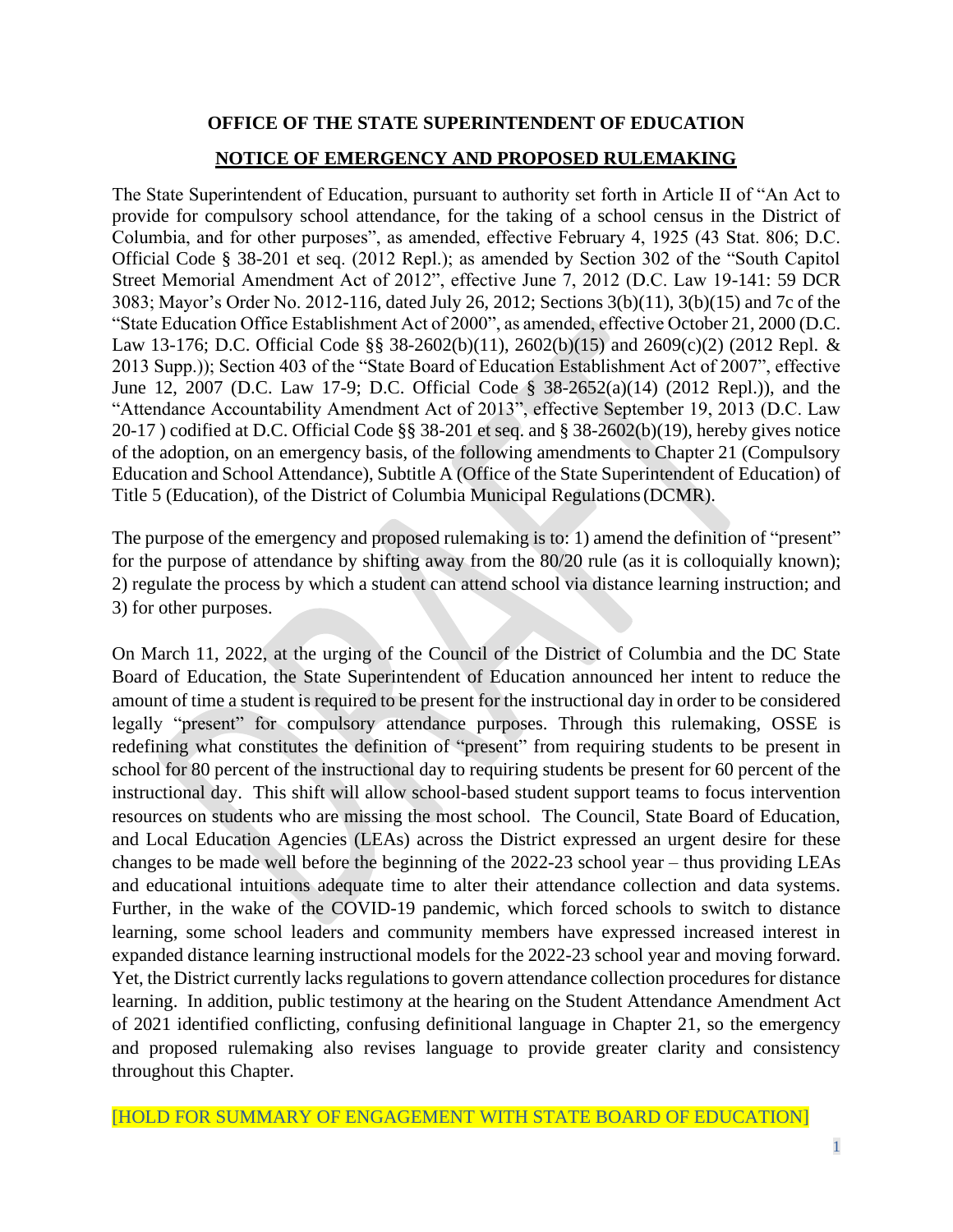Broadly, this emergency and proposed rulemaking shifts the definition of *present* from requiring that a student be present for 80 percent of the instructional day to requiring that a student be present for 60 percent of the instructional day, and creates new sections, 2101.11 through 2101.18, which regulate attendance procedures for routine and situational distance instruction. Attendance procedures for routine distance instruction require schools to visually authenticate a student's presence during a synchronous module at least one time per day and for students to be marked present for at least 60 percent of the instructional day to avoid an absence. If asynchronous instruction is offered, a student must complete an instructional activity that is part of the asynchronous module to be considered present during the applicable asynchronous module. For situational distance learning, schools must follow LEA developed procedures for making one-onone contact with a student, and the student must complete at least one applicable instructional activity to be marked as present. In addition, this rulemaking, among other smaller changes, clarifies that adult programs are exempt from the 6-hour instructional day requirement and that referrals to student support teams and to government agencies are for full day, unexcused absences. OSSE adopted the emergency rules on [DATE], and they became effective on that date. The emergency rules shall remain in effect until [DATE], one hundred twenty (120) days after the rules were adopted and made effective, unless superseded by publication of a Notice of Final Rulemaking in the *D.C. Register*.

The State Superintendent of Education also gives notice of her intent to take final rulemaking action to adopt these amendments in not less than thirty (30) days from the date of publication of this notice in the *D.C. Register.*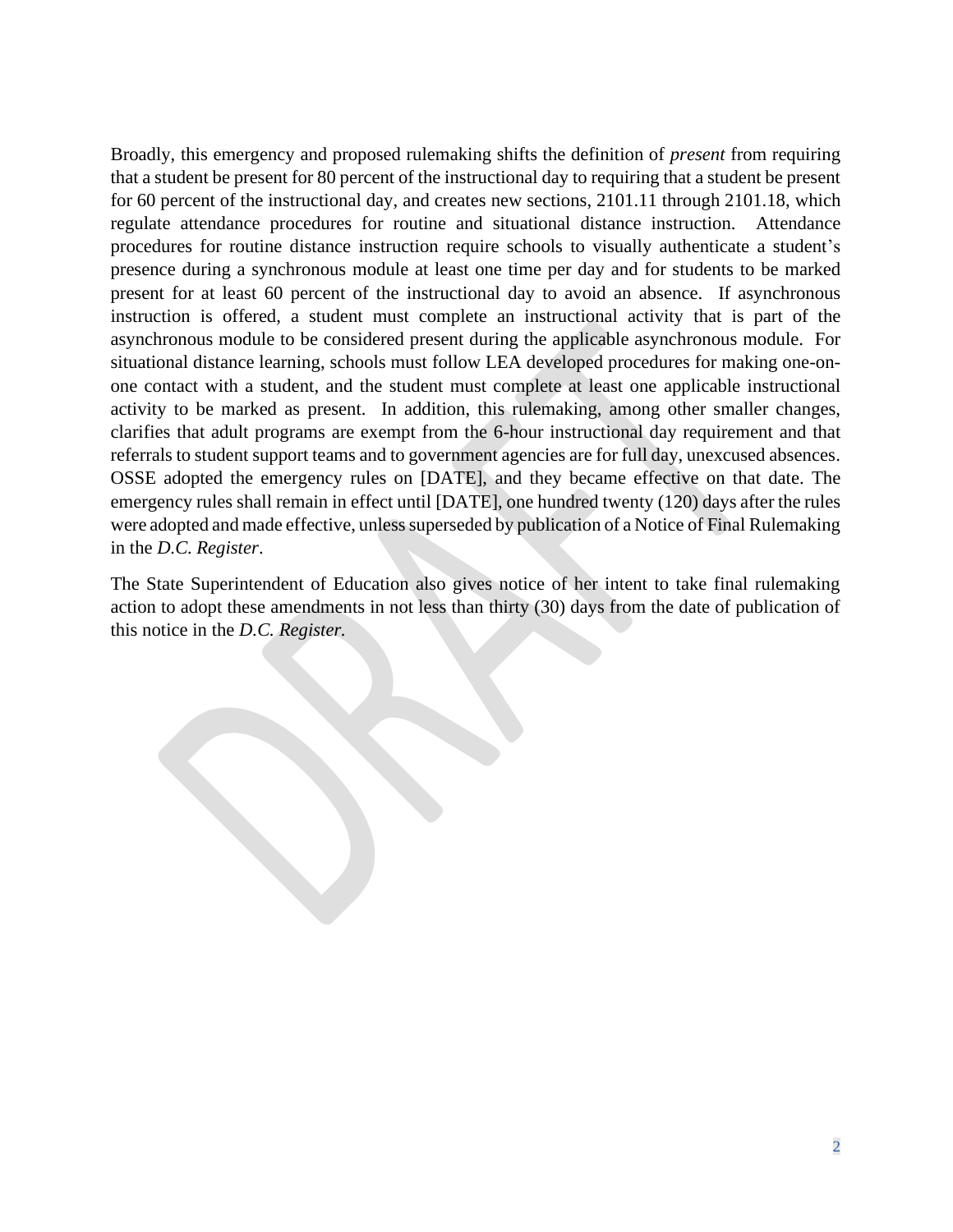# **Title 5, EDUCATION, Subtitle A, OFFICE OF THE STATE SUPERINTENDENT OF EDUCATION, Chapter 21, COMPULSORY EDUCATION AND SCHOOL ATTENDANCE, is amended to read as follows:**

### **Sections 2100.3 through 2100.5 are repealed in their entirety and replaced with the following:**

- 2100.3 Unless otherwise approved by the Office of the State Superintendent of Education (OSSE), a school year for attendance purposes, whether in-person or distance, shall include a minimum of one hundred eighty (180) regular instructional days and the following requirements:
	- (a) An instructional day shall be at least six (6) hours in length for students, including time allotted for lunch periods, recess, and class breaks;
	- (b) The six (6)-hour minimum instructional day requirement shall not be applicable to an evening school program, adult program, prekindergarten program, or kindergarten program.
- 2100.4 (Reserved)
- 2100.5 (Reserved)

### **Sections 2101.2 through 2101.10 are repealed in their entirety and replaced with the following:**

- 2101.2 Records shall be maintained as follows:
	- (a) The requirement to maintain an attendance record for a student who has completed the enrollment process for an educational institution shall begin on the educational institution's first (1st) official school day and continue throughout the school year, unless the student officially withdraws from the educational institution; fails to attend at least one (1) day of school in the first three (3) weeks of school without notification to the educational institution for such absence; or enrolls in another educational institution; and
	- (b) Expulsion or suspension of a student during the school year does not relieve the educational institution of the duty to record and report the student's daily attendance for the school year in which the expulsion or suspension occurred until such time as the student officially withdraws from or enrolls in another educational institution; or such time as the educational institution determines that, despite best efforts, it is unable to contact the parent $(s)$  or guardian $(s)$ .
- 2101.3 The attendance record for each student shall contain the following: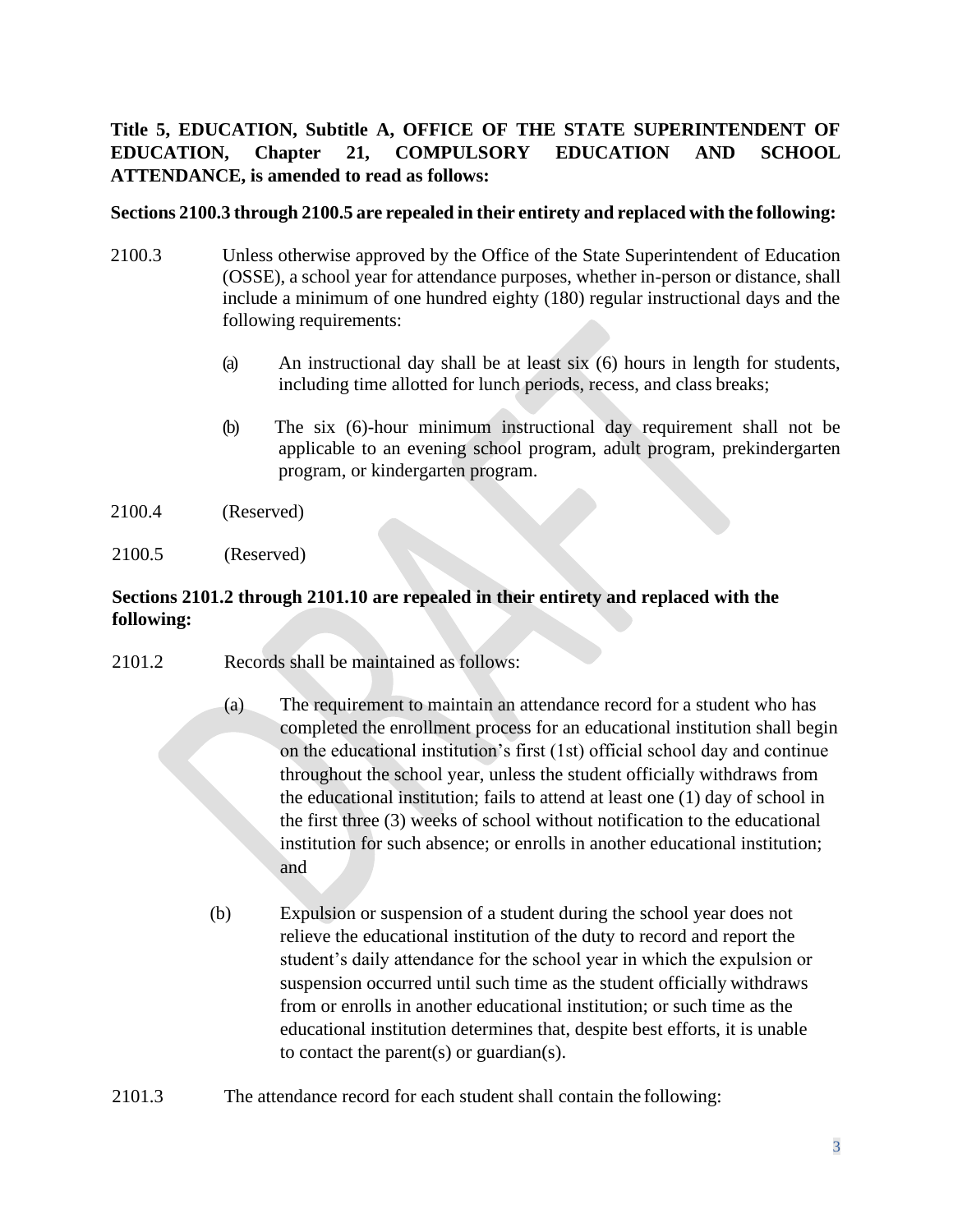- (a) Dates of enrollment;
- (b) Daily legible or machine-readable records of daily attendance, noting the student as: fully present, partially present, fully absent, or partially absent;
- (c) Determination of the nature of each absence as excused, unexcused, suspension-related, or expulsion-related;
- (d) Dates of withdrawal from the educational institution or confirmed enrollment in another educational institution, including the name and location of the educational institution in which the student enrolled and follow up notation(s) to confirm the child's new educational institution, if applicable;
- (e) Dates of each referral to the school-based student support team, the Child and Family Services Agency, the Court Social Services Division of the Superior Court of the District of Columbia; or the Office of the Attorney General Juvenile Section related to absenteeism or truancy;
- (f) Dates of marking periods;
- (g) Dates on which a law enforcement officer enforcing compulsory attendance laws returns the student to the educational institution, if applicable;
- (h) Daily late arrival time, if applicable;
- (i) Dates and times of early dismissals from the school day, as authorized by the educational institution, if applicable;
- (j) Dates and brief description of communications with the student's parent(s) or guardian(s) with regard to school attendance and absences, including the record of or a cross-reference to the record documenting:
	- (1) Contact with parent(s) or guardian(s); and
	- (2) Interventions, services, and service referrals related to absences other than those listed in subparagraph (e), if applicable;
- (k) Underlying causes for student's absenteeism or truancy as determined by the school-based student support team;
- (l) Action plans and strategies implemented by the school-based student support team to eliminate unexcused absences; and
- (m) Services utilized by the student to reduce unexcused absences, if applicable.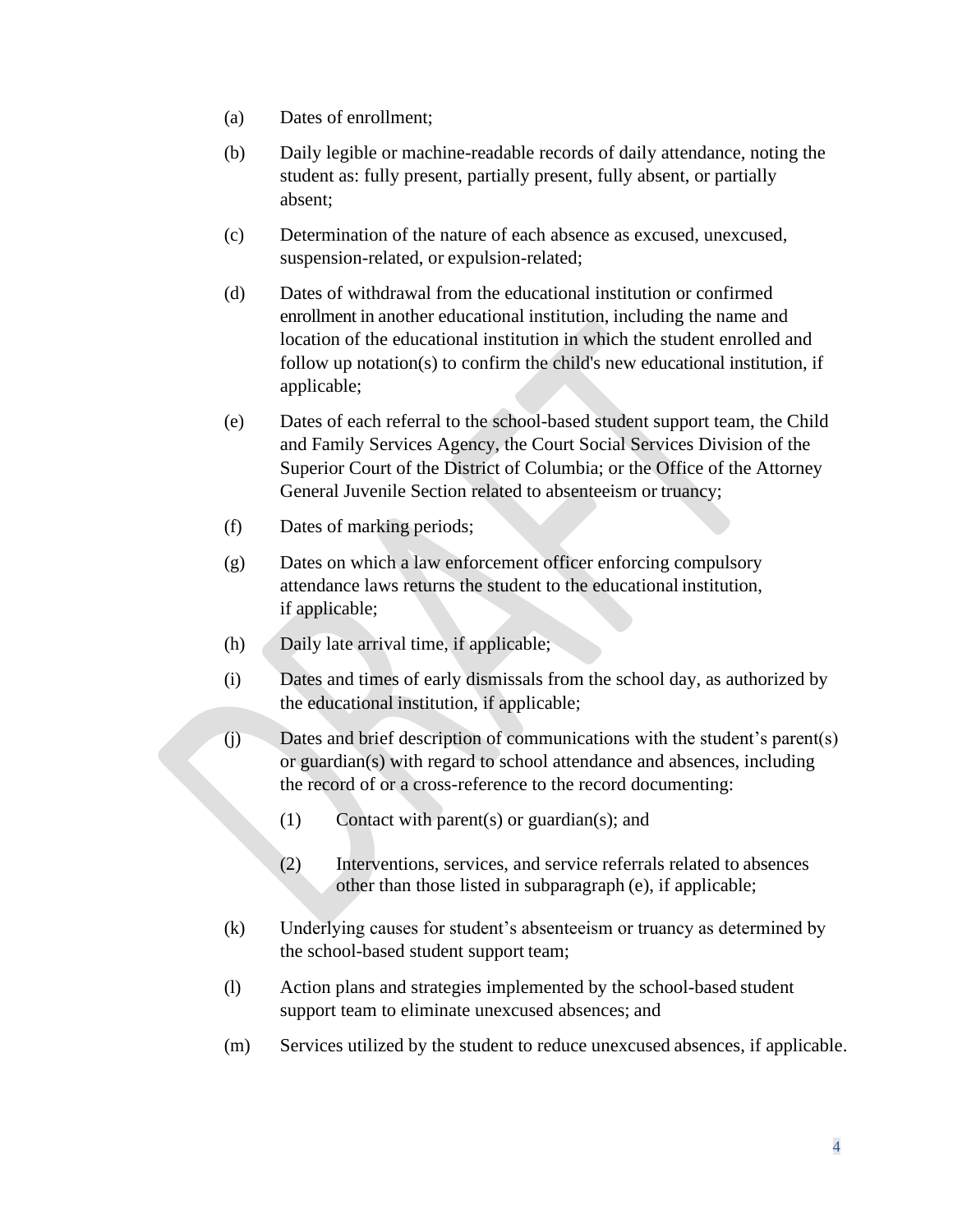| 2101.4 | Prior to the beginning of each school year, an educational institution shall<br>designate an attendance monitor(s) to be responsible for collecting, maintaining,<br>and reporting the attendance data required for each student consistent with federal<br>and District requirements. An attendance monitor shall: |                                                                                                                                                                                                                                                                                                                  |
|--------|---------------------------------------------------------------------------------------------------------------------------------------------------------------------------------------------------------------------------------------------------------------------------------------------------------------------|------------------------------------------------------------------------------------------------------------------------------------------------------------------------------------------------------------------------------------------------------------------------------------------------------------------|
|        | (a)                                                                                                                                                                                                                                                                                                                 | Ensure timely submission of attendance in conformance with this chapter;                                                                                                                                                                                                                                         |
|        | (b)                                                                                                                                                                                                                                                                                                                 | Submit corrected attendance records via an automated, electronic feed, or<br>such other format; and provide any corrections to attendance records<br>within fifteen (15) business days of submission; and                                                                                                        |
|        | (c)                                                                                                                                                                                                                                                                                                                 | Timely respond to requests for clarification of submitted attendance<br>records.                                                                                                                                                                                                                                 |
| 2101.5 | The name and contact information of the designated attendance monitor(s) shall<br>be reported by the educational institution prior to the first (1st) official school<br>day of each school year to OSSE and posted in a conspicuous space on the<br>educational institution's website.                             |                                                                                                                                                                                                                                                                                                                  |
| 2101.6 | Within sixty (60) days after the completion of each school year, an educational<br>institution shall submit to OSSE the report described in D.C. Official Code § 38-<br>203(i). Such report shall include attendance information in aggregate form,<br>excluding individual student data.                           |                                                                                                                                                                                                                                                                                                                  |
| 2101.7 | By November 30th of each year, OSSE shall issue a report including the<br>following information:                                                                                                                                                                                                                    |                                                                                                                                                                                                                                                                                                                  |
|        | (a)                                                                                                                                                                                                                                                                                                                 | Truancy rates and chronic absenteeism rates for each educational<br>institution;                                                                                                                                                                                                                                 |
|        | (b)                                                                                                                                                                                                                                                                                                                 | Progress in improving attendance and reducing truancy for each<br>educational institution; and                                                                                                                                                                                                                   |
|        | (c)                                                                                                                                                                                                                                                                                                                 | Each educational institution's compliance with key attendance and truancy<br>requirements.                                                                                                                                                                                                                       |
| 2101.8 | An educational institution shall maintain attendance records as part of the<br>student's permanent record and for such periods of time as may be otherwise<br>specified by applicable laws and regulations.                                                                                                         |                                                                                                                                                                                                                                                                                                                  |
| 2101.9 | Within two $(2)$ business days of a student's tenth $(10th)$ full day unexcused<br>absence during a school year, the educational institution shall:                                                                                                                                                                 |                                                                                                                                                                                                                                                                                                                  |
|        | (a)                                                                                                                                                                                                                                                                                                                 | [REPEALED];                                                                                                                                                                                                                                                                                                      |
|        | (b)                                                                                                                                                                                                                                                                                                                 | Send the student's parent(s) or guardian(s) a letter, under signature of<br>the Chief of the Metropolitan Police Department, notifying the parent(s)<br>or guardian(s) that they may be in violation of the school attendance<br>requirements and subject to prosecution under District of Columbia<br>laws; and |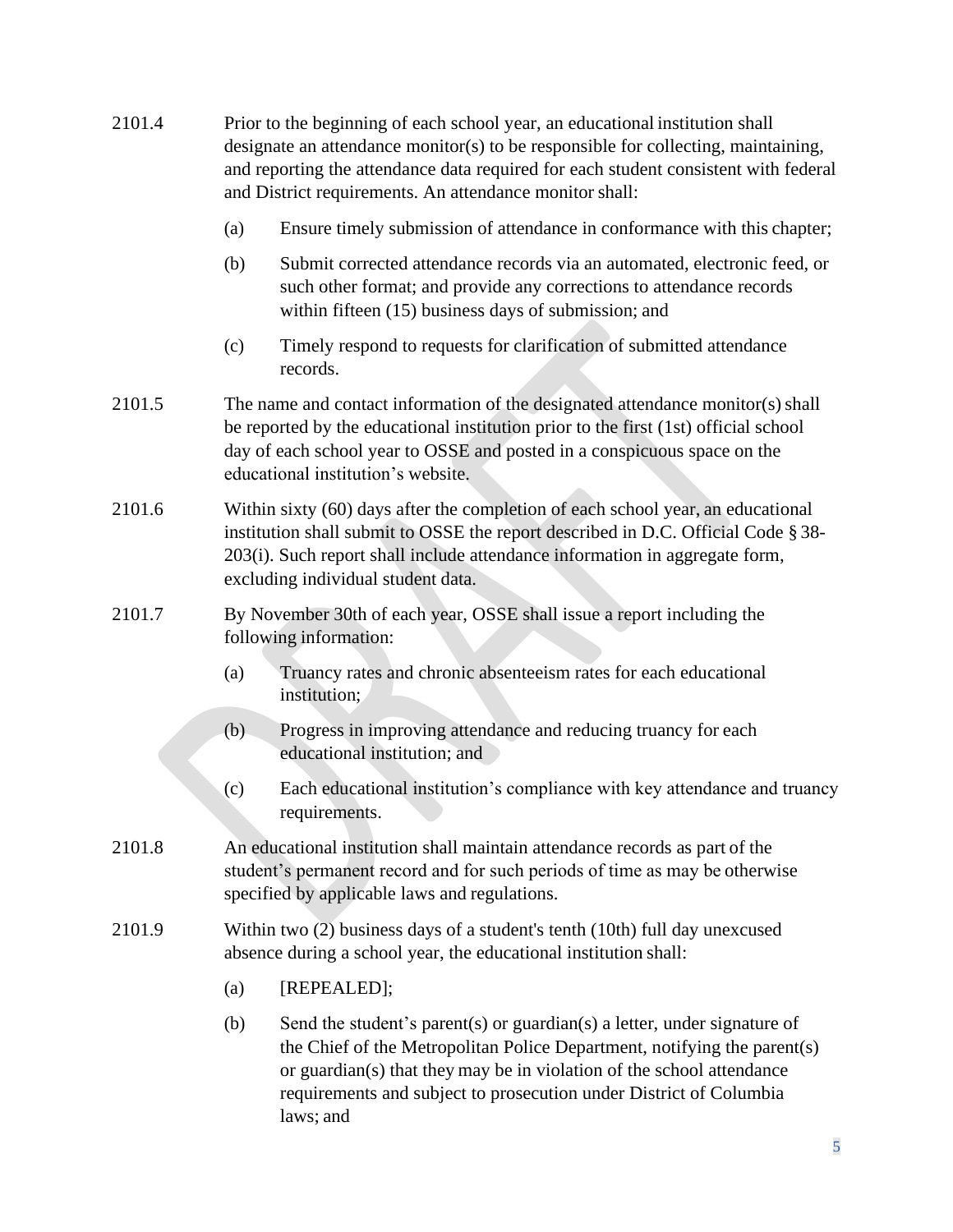- (c) Notify OSSE that the student has accrued ten (10) full day unexcused absences.
- 2101.10 Upon notification from the educational institution under Section 2101.9, OSSE shall provide the parent(s) or guardian(s) with a copy of the Truancy Prevention Resource Guide published by OSSE.
- 2101.11 An educational institution that is approved to offer instruction through a distance learning model on a regular or otherwise routine basis must submit an attendance plan to OSSE for approval on an annual basis. This attendance plan shall:
	- (a) Comply with the instructional day requirements defined in Section 2100.3 by dividing the instructional day into modules;
	- (b) Identify modules as synchronous or asynchronous;
	- (c) Have at least one (1) module per day that is synchronous;
	- (d) Identify how the educational institution will document and preserve attendance records that demonstrate compliance with Sections 2101.12 and 2101.13; and
	- (e) Identify how the educational institution will communicate attendance expectations to parents, including an expectation for adequate supervision of child(ren) during distance learning instruction.
	- 2101.12 To be considered present in a synchronous module, a student's physical presence must be verified by an instructor via a synchronous video camera where the instructor can temporarily visually verify the student's presence through a responsive action by the student.
	- 2101.13 To be considered present in an asynchronous module, a student must complete an output during the module.
	- 2101.14 For routine distance learning, a student shall be marked "fully present" if the student satisfies the requirements in 2101.12 for 100 percent of the instructional day's synchronous modules and satisfies the requirements in 2101.13 for 100 percent of the instructional day's asynchronous modules.
	- 2101.15 For routine distance learning, a student shall be marked "partially present" if the student:
		- (a) Is present for at least one (1) synchronous module, as defined in 2101.12, and
		- (b) Is present for modules that account for between 60 percent and 99.9 percent of the instructional day.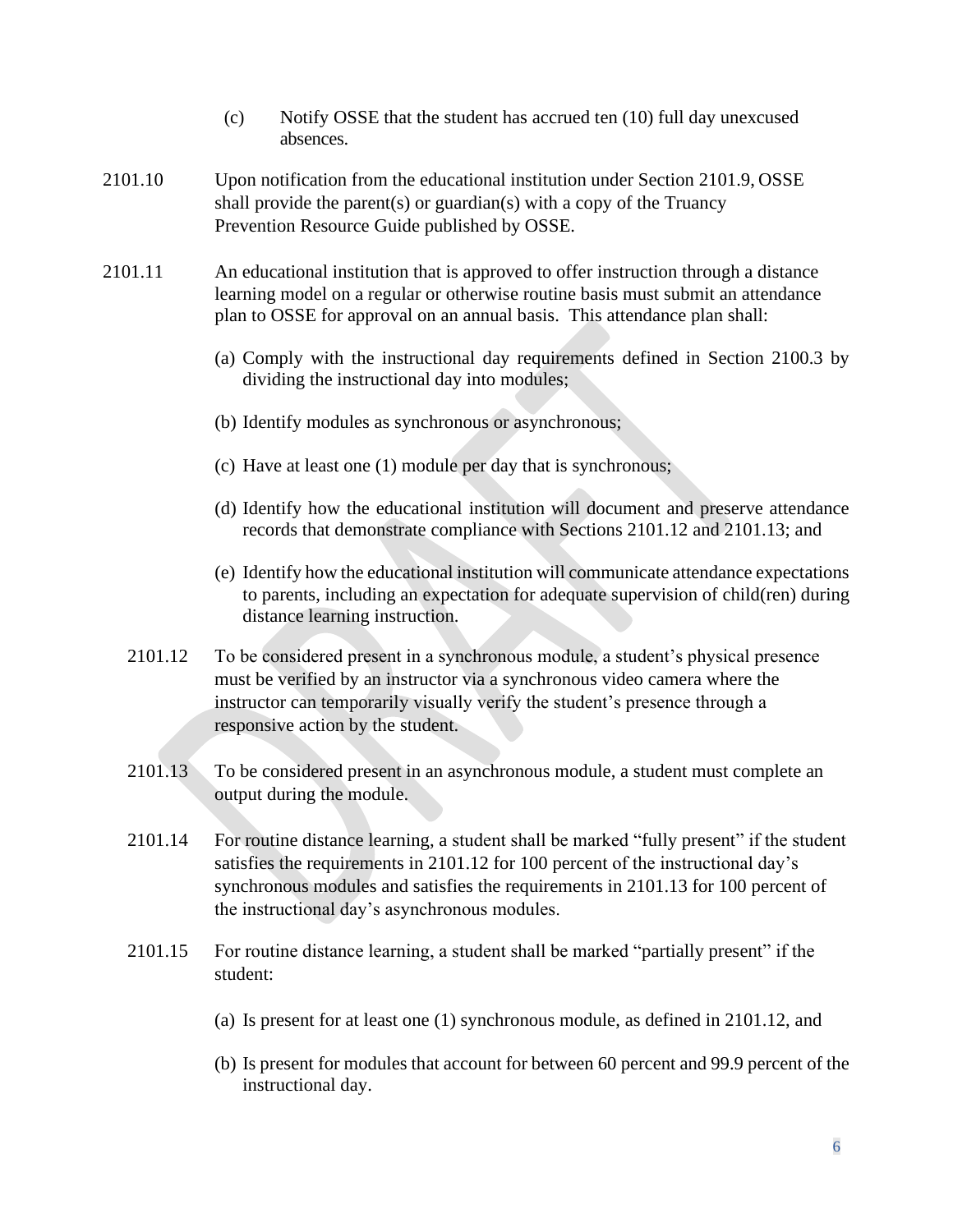- 2101.16 For routine distance learning, a student shall be marked "partially absent" if the student:
	- (a) Is present for at least one (1) asynchronous module but absent for all synchronous modules scheduled on that day, or
	- (b) Is marked as present for modules that account for between one (1) and 59.9 percent of the instructional day.
- 2101.17 For routine distance learning, a student shall be marked as "fully absent" if the student is marked as present for zero (0) percent of the instructional day.
- 2101.18 An educational institution that uses situational distance learning must submit an attendance plan to OSSE for approval on an annual basis. This attendance plan shall include:
	- (a) A description of the way a student is considered present that includes:

1) A process in which the educational institution shall authenticate the student's identity for the instructional day. The process shall include:

> (i) The manner in which the educational institution makes one-on-one contact with the student to authenticate presence; and

> (ii) The medium(s) used to make one-on-one contact with the student to authenticate presence; and

(2) A description of the expected level of engagement that includes at least one output for the instructional day;

(b) The method the educational institution will document and preserve attendance records that demonstrate compliance 2101.18(a); and

(c) The manner in which the educational institution will communicate attendance expectations to parents, including an expectation for adequate supervision of child(ren) during distance learning instruction.

#### **Sections 2102.2 through 2102.3 are repealed in their entirety and replaced with the following:**

2102.2 An educational institution shall define categories of valid excuses for an absence, which shall include the following categories:

(a) Illness or other bona fide medical cause experienced by the student;

(b) Exclusion, by direction of the authorities of the District of Columbia, due to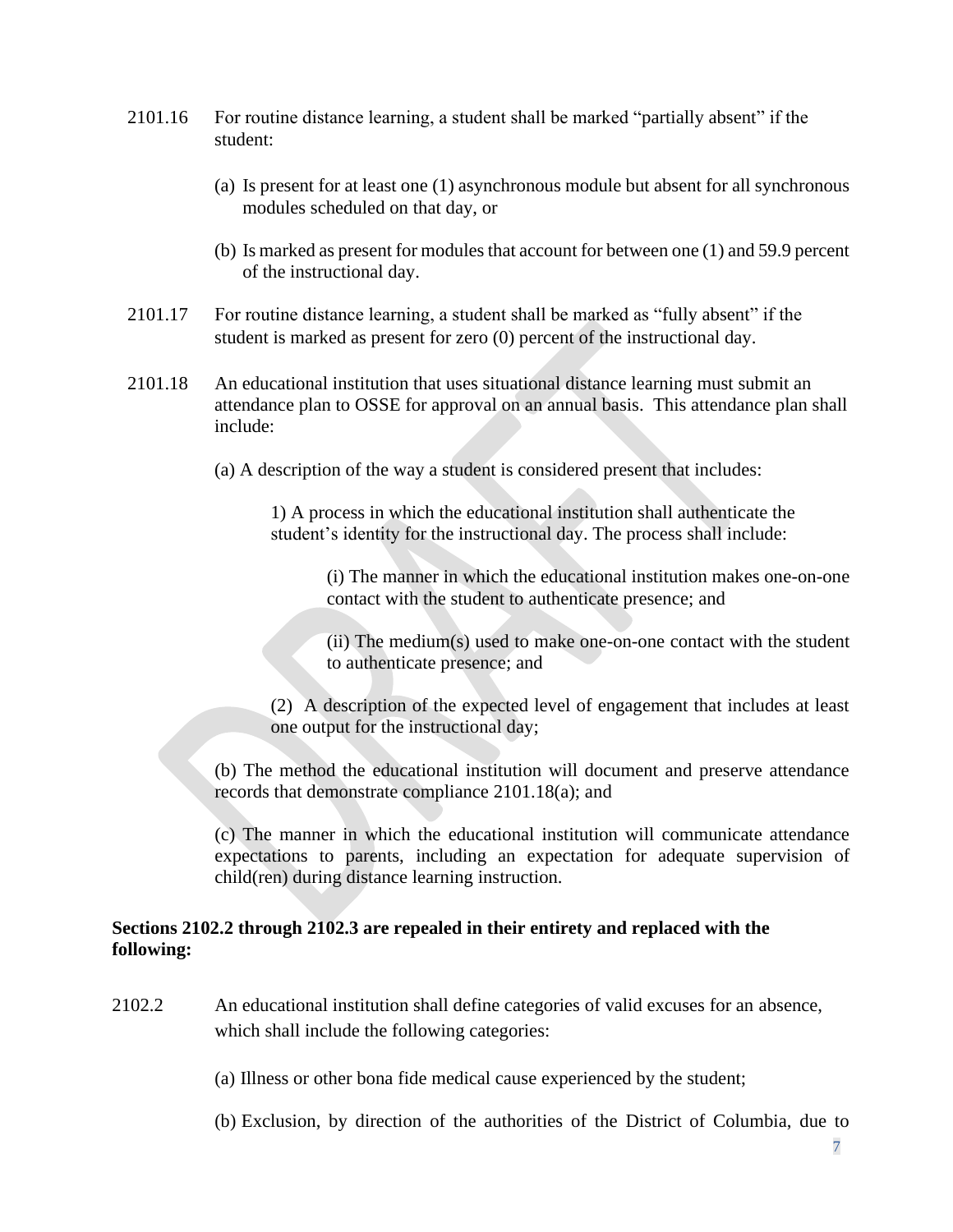quarantine, contagious disease, infection, infestation, or other condition requiring separation from other students for medical or health reasons;

- (c) Death in the student's family;
- (d) Necessity for a student to attend judiciary or administrative proceedings as a party to the action or under subpoena;
- (e) Observance of a religious holiday;
- (f) Lawful suspension or exclusion from school by school authorities;

(g) Temporary suspension of classes due to severe weather, official activities, holidays, malfunctioning equipment, unsafe or unsanitary conditions, or other condition(s) or emergency requiring a suspension of classes;

(h) Failure of the District of Columbia to provide transportation in cases where the District of Columbia has a legal responsibility for the transportation of the student;

(i) Medical or dental appointments for the student;

(j) Absences to allow students to visit their parent or guardian, who is in the military during, immediately before, or immediately after deployment; and

- (k) An emergency or other circumstances approved by an educational institution.
- 2102.3 An educational institution shall publish and make available to students, parents, and guardians the attendance policies and procedures of the educational institution, including a list of valid excused absences.

### **Sections 2103.1 through 2103.6 are repealed in their entirety and replaced with the following:**

- 2103.1 An educational institution shall implement a specific protocol for absenteeism (absenteeism protocol) including a focus on preventing unexcused absences and academic and behavioral interventions to address the needs of students.
- 2103.2 Each educational institution shall incorporate evidence-based practice(s) into its absenteeism protocol, considering procedures to address the following:

(a) A description of valid excused absences consistent with this chapter;

(b) A process for informing, training, and educating school staff, students, parents,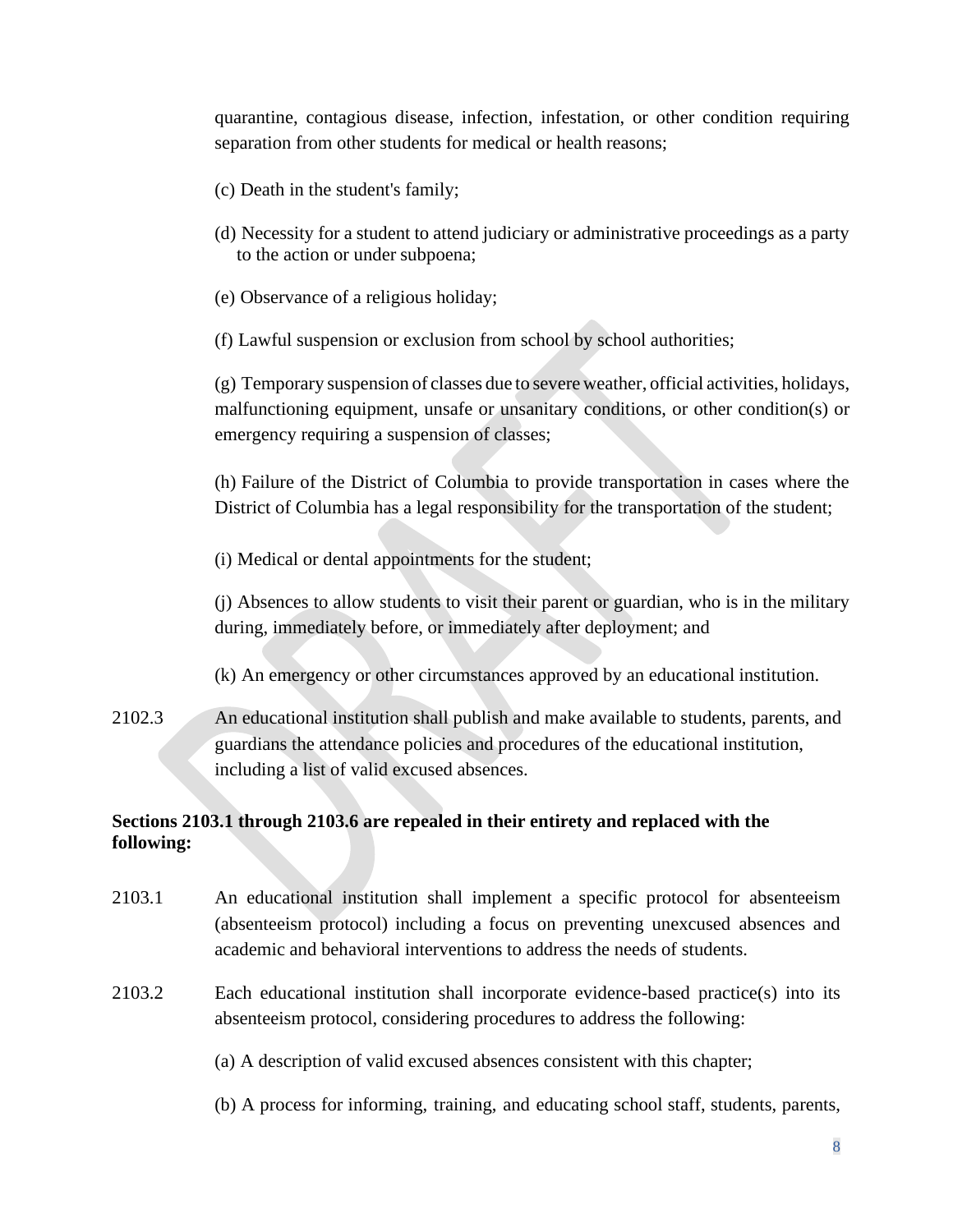guardians, and the community with regard to enhancing school attendance, implementing truancy reduction methods, administering attendance policies and procedures, and, when applicable, collaborating with related service providers; and

(c) Procedures for monitoring, reporting, addressing, and evaluating attendance and absences consistent with District of Columbia attendance and absence reporting requirements including—

- (1) A procedure requiring reasonable and diligent attempts to make personal contact with the parent(s) or guardian(s) of a student, on the same day, and each time, a student has the equivalent of one (1) day of unexcused absence, with daily follow-ups as necessary;
- (2) A continuum of school practices and services, which shall not include off-site suspension or expulsion as intervention strategies, but shall include—
	- (A)Meaningful supports, incentives, intervention strategies, and consequences for dealing with absenteeism; and
	- (B) Consultation with parent(s) or guardian(s), both at the onset of absenteeism and in those circumstances where chronic absenteeism persists;
- (3) A referral process whereby, within two (2) school days after a student has accumulated five (5) full day unexcused absences in one (1) marking period or other similar time frame, the student shall be referred to a school-based student support team which will meet within five (5) school days of the referral and regularly thereafter to—
	- (A) Review and address the student's attendance and determine the underlying cause(s) for the student's unexcused absences;
	- (B) Employ reasonable and diligent efforts to communicate and to collaborate with the student and the student's parent(s)or guardian(s);
	- (C) Communicate and collaborate with the student's existing Individualized Education Program (IEP) team, as applicable;
	- (D) Provide timely response to the student's truant behavior;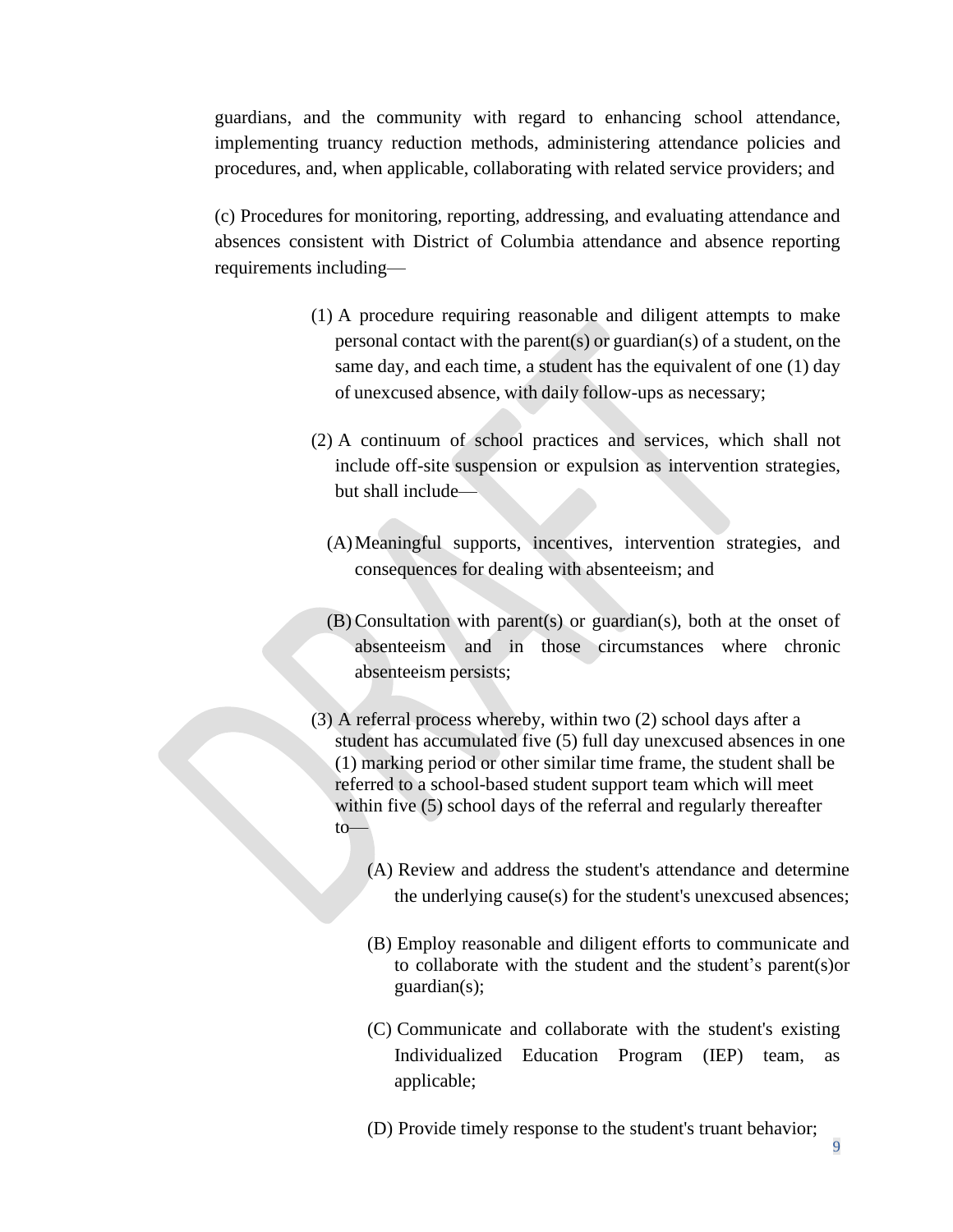- (E) Make recommendations for academic, diagnostic, or social work services, as applicable;
- (F) Use school and/or community resources to abate the student's truancy, including referral to a community-based organization when available; and
- (G) Develop and implement an action plan in consultation with the student and student's parent(s) or guardian(s);
- (4) The school-based student support team assigned to a student who accumulates ten (10) full day unexcused absences during a school year shall notify the school administrator within two (2) school days after the tenth (10th) full day unexcused absence with a plan for immediate intervention including delivery of community-based programs and any other assistance or services to identify and address the student's needs on an emergency basis;
- (5) A process including specific due process procedures, for a parent, guardian, or student to appeal any attendance violation decisions made by the educational institution; and
- (6) A process to ensure that the educational institution maintains complete, accurate, and contemporaneous records of the work of the school-based student support team to reduce unexcused absences, including records of all meetings that take place after a student accumulates five (5) or more unexcused absences in one (1) marking period or other similar time frame and after a student accumulates ten (10) unexcused absences at any time during a school year.
- 2103.3 In addition to the report required at the end of each school year pursuant to D.C. [Official](http://www.westlaw.com/Link/Document/FullText?findType=L&pubNum=1000869&cite=DCCODES38-203&originatingDoc=NDC5B9DC053B211DFB4608EAFAD2B0271&refType=SP&originationContext=document&vr=3.0&rs=cblt1.0&transitionType=DocumentItem&contextData=(sc.DocLink)&co_pp_17a3000024864) Code § [38-203\(i\),](http://www.westlaw.com/Link/Document/FullText?findType=L&pubNum=1000869&cite=DCCODES38-203&originatingDoc=NDC5B9DC053B211DFB4608EAFAD2B0271&refType=SP&originationContext=document&vr=3.0&rs=cblt1.0&transitionType=DocumentItem&contextData=(sc.DocLink)&co_pp_17a3000024864) an educational institution shall provide to OSSE, upon request, student-level data and records evidencing the work of school-based student support teams.

2103.4 A school-based student support team shall be guided by the following principles:

(a)Prior to performing school-based student support team functions, appointed team members shall be provided training on the compulsory attendance laws, regulations, and policies of the District of Columbia and OSSE; absenteeism and truancy intervention strategies and best practices; and available remedies and services to ameliorate the causes of absenteeism and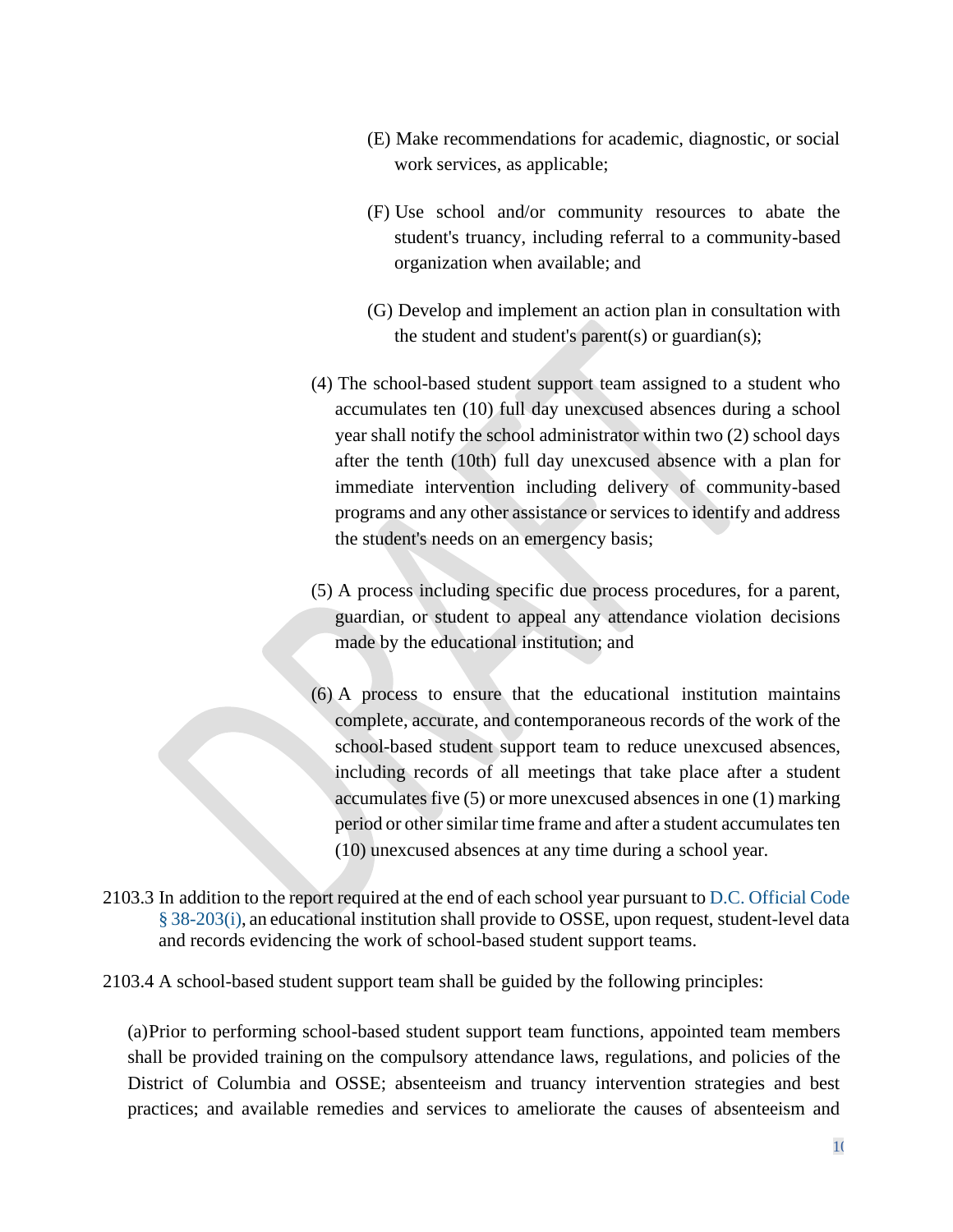truancy;

- (b)A school-based student support team shall include the educational institution's designated attendance monitor(s);
- (c)Core school-based student support team membership should typically include a:
	- (1)General education teacher;
	- (2)School nurse, psychologist, counselor, and/or social worker, if applicable; and
	- (3)School administrator with decision-making authority.

(d)Selection of additional members of a team should be guided by the needs of the particular student, which may include the following:

- (1)IDEA/Section 504 coordinator and/or special education personnel;
- (2)Early learning/Head Start teacher;
- (3)Bilingual or English as a second language teacher;
- (4)Representatives of CFSA and/or Department of Youth Rehabilitation Services (DYRS);
- (5)McKinney-Vento homeless liaison; and/or
- *(6)*Guardian *ad litem.*
- 2103.5 Each educational institution shall develop a process to refer students to District of Columbia entities under the following circumstances:

(a) Students ages five (5) through thirteen (13) shall be referred by the educational institution to the Child and Family Services Agency not later than two (2) business days after the accrual of ten (10) full day unexcused absences within a school year; and

(b) Students ages fourteen (14) through seventeen (17) shall be referred by the educational institution to the Court Social Services Division of the Superior Court of the District of Columbia and to the Office of Attorney General Juvenile Section no later than two (2) business days after the accrual of fifteen (15) full day unexcused absences within a school year.

2103.6 Copies of the following documents shall be provided with a referral made pursuant to this chapter:

(a)The student's attendance and absence record;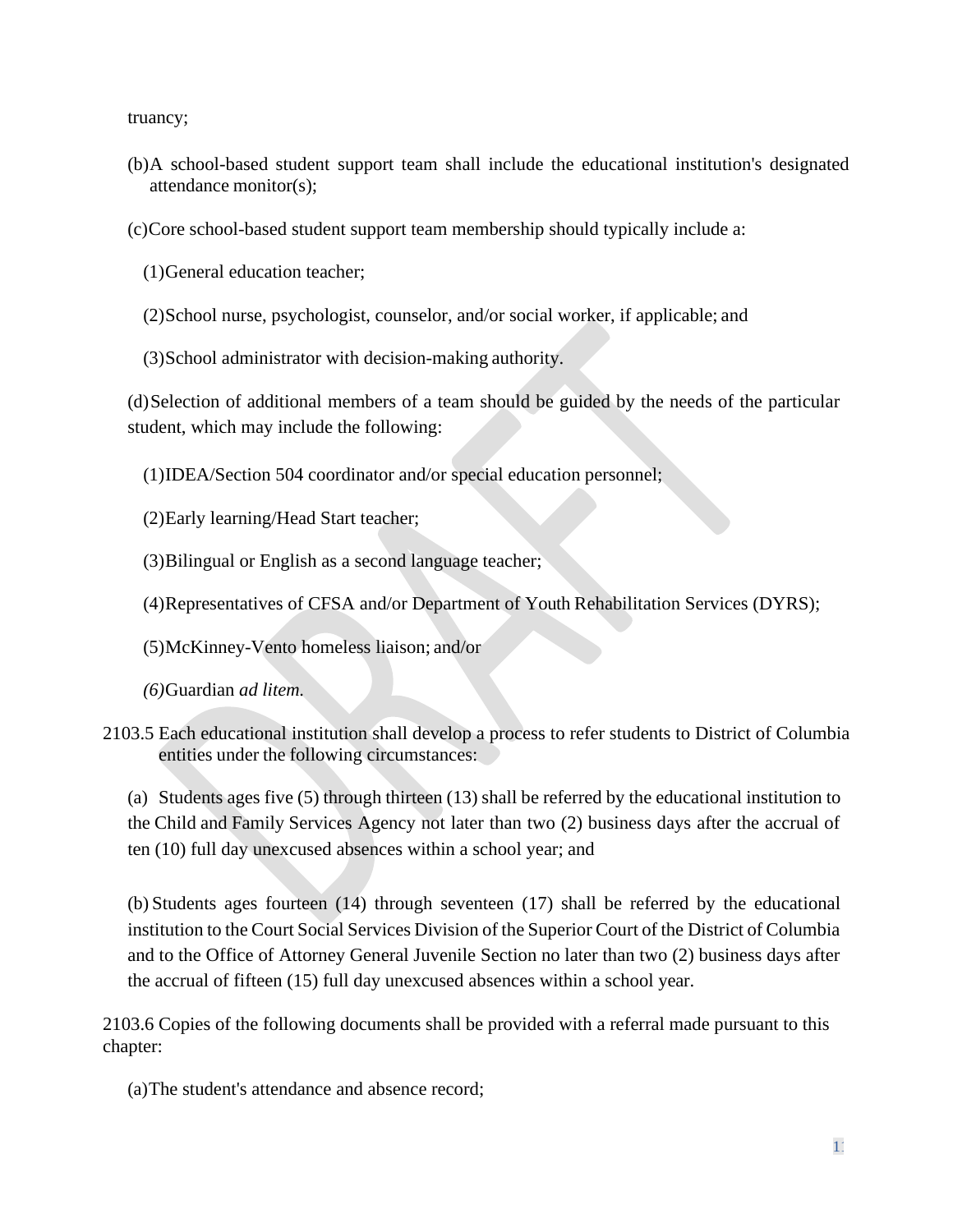(b)The student's action plan;

(c)Documentation related to referrals and outcome of such referrals;

(d)Documentation representing evidence of communications, services, and attendance related interventions taken by the school;

(e)Documentation of suspected educational neglect;

(f)Documentation of personal contacts with, and written notification to, parent(s) or guardian(s) with regard to the unexcused absences; and

(g)If applicable, the student's Individualized Education Program pursuant to IDEA or Section 504 services plan, with any supporting evaluations or assessments.

# **Section 2104.4 is repealed in its entirety and replaced with the following:**

2104.4 An educational institution shall notify the Office of the State Superintendent of Education immediately upon information, reason, or belief that a student of compulsory attendance age, as defined by [D.C. Official Code § 38-202\(a\),](http://www.westlaw.com/Link/Document/FullText?findType=L&pubNum=1000869&cite=DCCODES38-202&originatingDoc=NDEB15220623E11ECAE78A32A341D5C78&refType=SP&originationContext=document&vr=3.0&rs=cblt1.0&transitionType=DocumentItem&contextData=(sc.DocLink)&co_pp_8b3b0000958a4) who has been withdrawn from a school has not been reenrolled in a school following withdrawal from school or is not receiving private instruction

# **Section 2199 is repealed in its entirety and replaced with the following:**

### 2199 ATTENDANCE RECORDS AND REPORTING

2199.1 When used in this chapter, the following terms and phrases shall have the meanings ascribed:

**"Absence"** -- A school day when a student is either fully absent or partially absent.

**"Absenteeism"** -- A pattern of a high frequency of absences.

**"Action plan"** -- A written document that is designed to meet the individual and specialized needs of the student and contains the relevant details of the student's attendance record, the school-based or third-party-provided interventions toward addressing the underlying causes of unexcused absences as determined by the school-based student support team, and expected attendance goals.

"**Asynchronous**" -- Non-simultaneous distance instruction where a student completes work independently without a teacher providing real time instruction.

**"Attendance monitor"** -- The person(s) designated by the principal or chief school administrator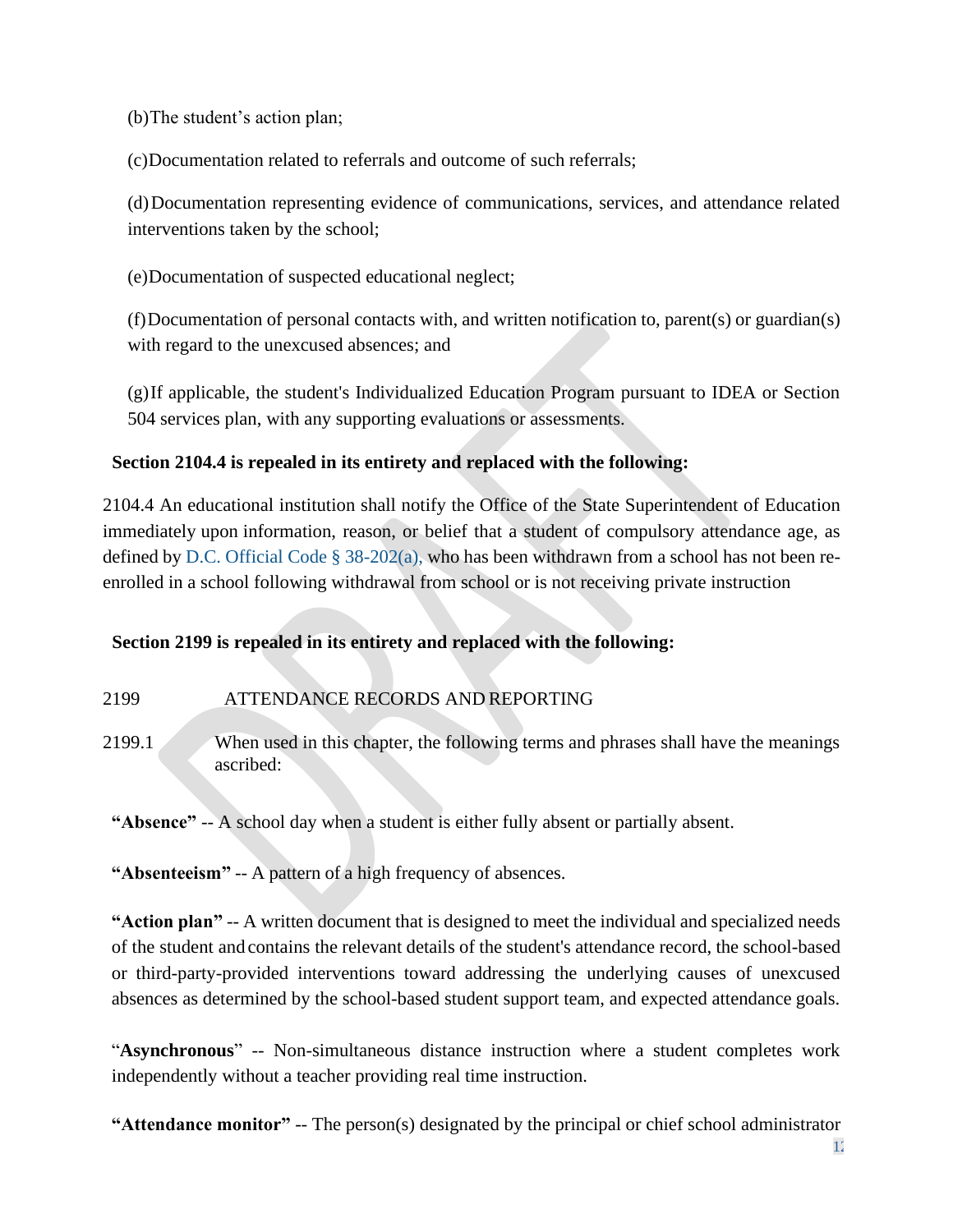of an educational institution to be responsible for collecting, maintaining, and reporting attendance records that are required pursuant to District of Columbia compulsory education and school attendance laws, regulations, and OSSE policies for each student enrolled in the educational institution.

**"Chronic Absenteeism"** -- The incidence of a student missing more than 10 percent of instructional school days, including excused and unexcused absences.

**"Consultation"** -- A meeting or conversation between the school-based student support team of an educational institution and a student's parent(s) or guardian(s) in which the team, on the part of the educational institution, engages in meaningful discussions about the issues underlying the student's absenteeism prior to making any decision about action plans, interventions, or services to address the student's absenteeism.

**"Distance"** -- Instruction that takes place when the student is not physically present in the educational institution in which the student is enrolled or where the student is assigned to attend.

**"Educational institution"** -- A school in the District of Columbia Public Schools system, or a public charter school.

**"Educational neglect"** -- The failure of a parent or guardian to ensure that a child attends school consistent with the requirements of the law including, without limitation, the failure to enroll a student of compulsory attendance age, as defined by [D.C. Official Code § 38-202\(a\),](http://www.westlaw.com/Link/Document/FullText?findType=L&pubNum=1000869&cite=DCCODES38-202&originatingDoc=NDEB15220623E11ECAE78A32A341D5C78&refType=SP&originationContext=document&vr=3.0&rs=cblt1.0&transitionType=DocumentItem&contextData=(sc.DocLink)&co_pp_8b3b0000958a4)in an educational institution or provide appropriate private instruction; permitting chronic absenteeism from school; inattention to special education needs; refusal to allow or failure to obtain recommended remedial education services; or the failure to obtain treatment or other special education services without reasonable cause.

**"Elementary/secondary educational program"** -- A course of instruction and study from and including pre-Kindergarten through the end of high school, any portion thereof, or its equivalent. This does not include an adult education or evening school program.

**"Enrollment"** -- A process through which a student obtains admission to a District of Columbia Public School or District of Columbia public charter school that includes, at a minimum the following stages:

(1)Application by student to attend the school;

(2)Acceptance and notification of an available slot to the student by the school;

(3)Acceptance of the offered slot by the student (signified by completion of enrollment forms and parent or guardian signature on a "letter of enrollment agreement form");

(4)Registration of the student in the Student Information System (SIS) by school upon receipt of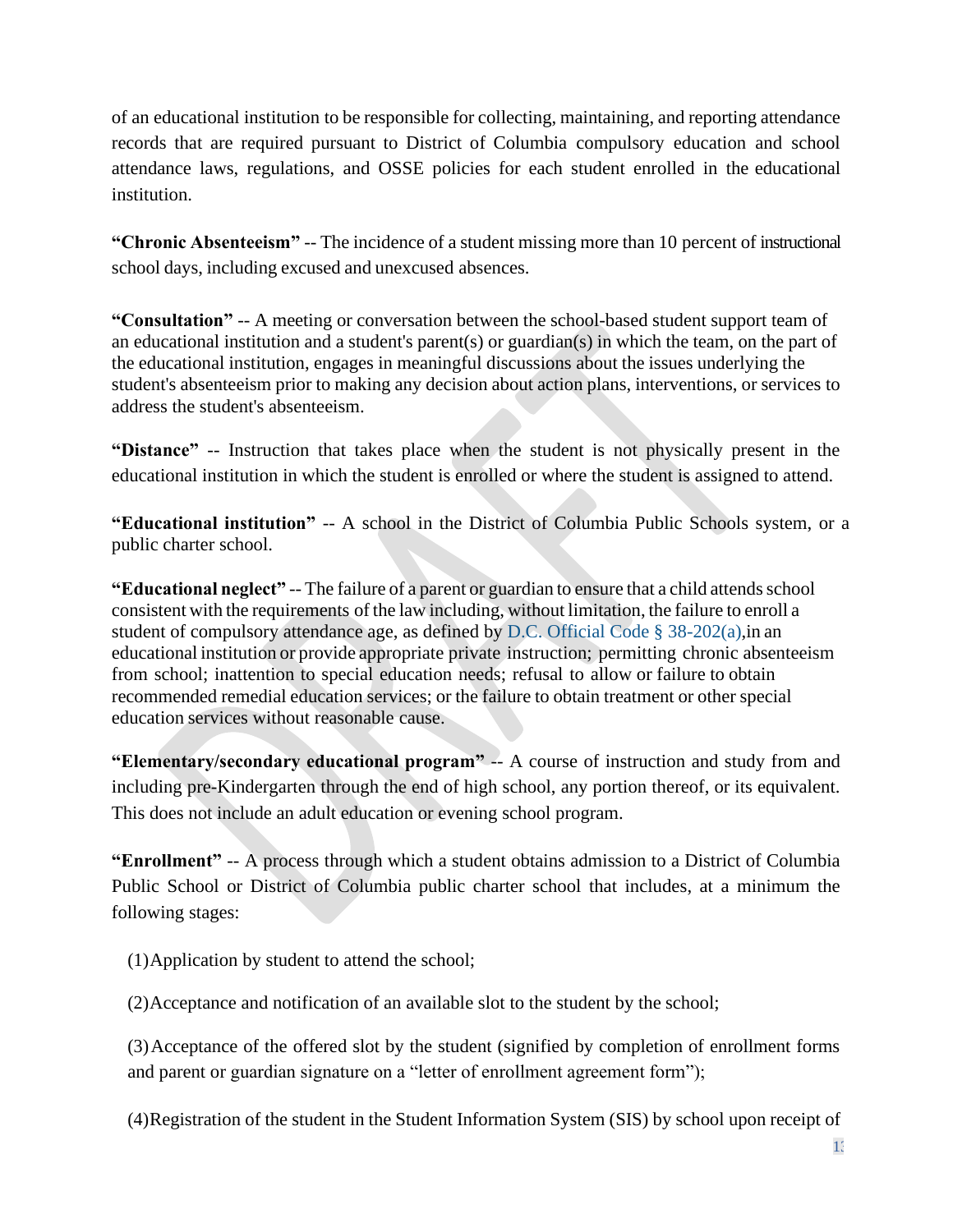required enrollment forms and letter of enrollment agreement; and

(5)Receipt of educational services, which are deemed to begin on the first official school day.

(6)The LEA's obligation to determine eligibility for special education services or to provide special education services on an existing IEP is triggered upon completion of registration (stage 4).

**"Full school day"** -- The entirety of the instructional hours regularly provided on a single school day.

**"Fully absent"** -- The designation for a school day when a student is not in attendance for the entire instructional day. This designation applies to both excused and unexcused full school day absences.

**"Fully present"** -- The designation for a school day when a student is present for the entire instructional day.

**"IDEA"** -- The "Individuals with Disabilities Education Act", approved April 13, 1970 (84 Stat. 191; 20 [U.S.C.](http://www.westlaw.com/Link/Document/FullText?findType=L&pubNum=1000546&cite=20USCAS1400&originatingDoc=NDEB15220623E11ECAE78A32A341D5C78&refType=LQ&originationContext=document&vr=3.0&rs=cblt1.0&transitionType=DocumentItem&contextData=(sc.DocLink)) § 1400 *et seq.*), as amended by [Pub. L. 108-446,](http://www.westlaw.com/Link/Document/FullText?findType=l&pubNum=1077005&cite=UUID(IFD34E6D049-D311D99A02E-E6B583008FF)&originatingDoc=NDEB15220623E11ECAE78A32A341D5C78&refType=SL&originationContext=document&vr=3.0&rs=cblt1.0&transitionType=DocumentItem&contextData=(sc.DocLink)) approved December 3, 2004 (118 Stat. 2647).

**"In-Person"** -- Instruction that takes place when the student is physically present in the educational institution in which the student is enrolled or at the specified off-site in-person learning location.

**"Late arrival"** -- Arrival by a student at the educational institution after the official start of the school day as defined by the educational institution.

**"LEA" or "Local Educational Agency"** -- The District of Columbia Public Schools or a District of Columbia public charter school operator.

**"Marking period"** -- A portion of a school year between two dates, at the conclusion of which period students are graded or marked

**"McKinney-Vento"** -- The "McKinney-Vento Homeless Assistance Act of 1987", as amended, Title VII, Subtitle B; 42 [U.S.C.](http://www.westlaw.com/Link/Document/FullText?findType=L&pubNum=1000546&cite=42USCAS11431&originatingDoc=NDEB15220623E11ECAE78A32A341D5C78&refType=LQ&originationContext=document&vr=3.0&rs=cblt1.0&transitionType=DocumentItem&contextData=(sc.DocLink)) [11431](http://www.westlaw.com/Link/Document/FullText?findType=L&pubNum=1000546&cite=42USCAS11431&originatingDoc=NDEB15220623E11ECAE78A32A341D5C78&refType=LQ&originationContext=document&vr=3.0&rs=cblt1.0&transitionType=DocumentItem&contextData=(sc.DocLink))[-11435.](http://www.westlaw.com/Link/Document/FullText?findType=L&pubNum=1000546&cite=42USCAS11435&originatingDoc=NDEB15220623E11ECAE78A32A341D5C78&refType=LQ&originationContext=document&vr=3.0&rs=cblt1.0&transitionType=DocumentItem&contextData=(sc.DocLink))

**"Module"** -- A subdivision of the instructional day (as defined in 5-A DCMR § 2100.3) for distance learning.

**"Office of the State Superintendent of Education" or "OSSE" --** The State Education Agency (SEA) for the District of Columbia established by the State Education Office Establishment Act of 2000, effective October 21, 2000 (D.C. Official Code §§ 38-2601 et seq.), with all operational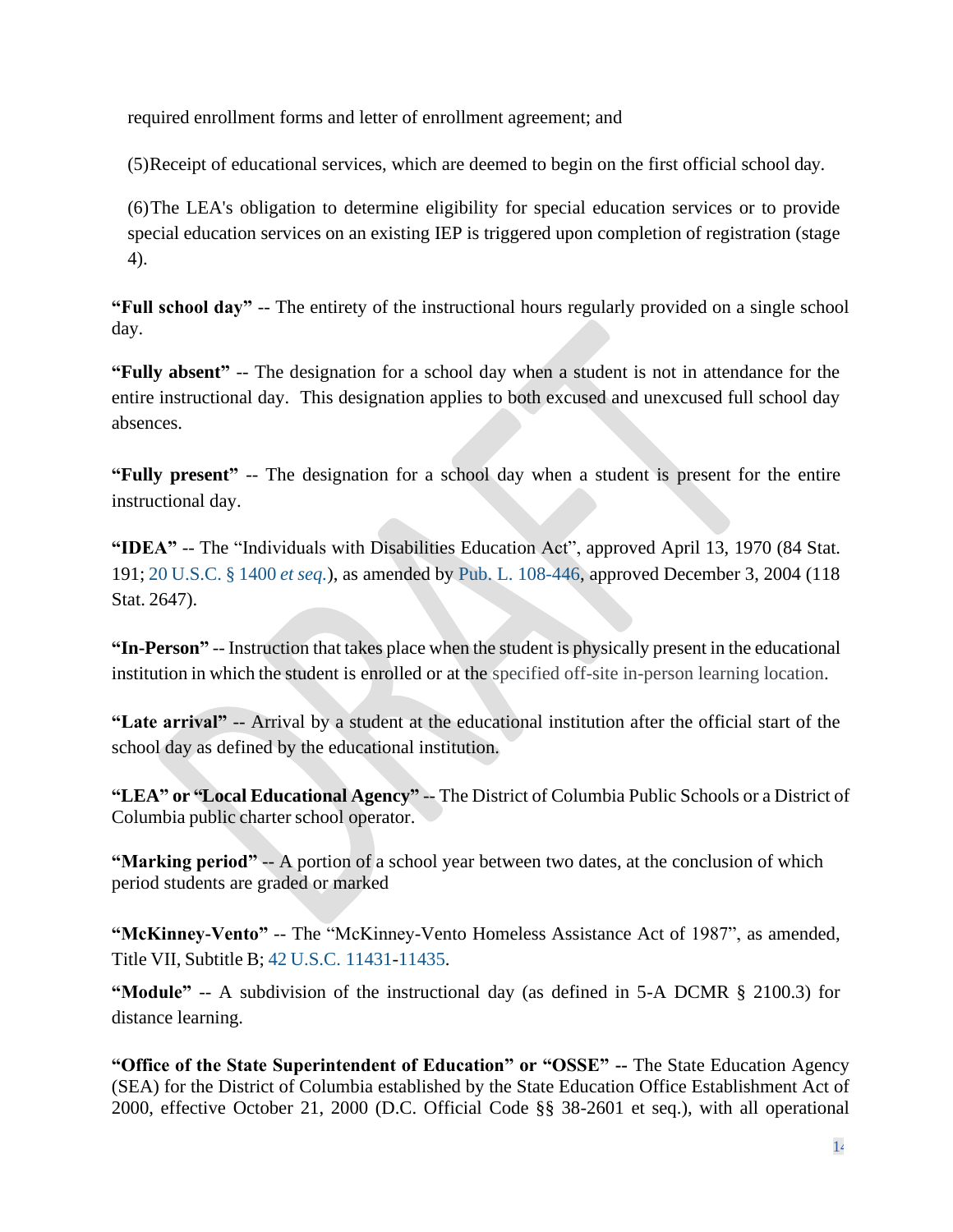authority for State-level functions, except that delegated to the State Board of Education in D.C. Official Code § 38-2652.

**"Output"** -- An instructional activity completed by the student during a module of distance learning that reflects the instruction delivered in that module.

**"Parent"** -- A parent, guardian, or other person who resides in the District of Columbia and who has legal custody or control of a minor five (5) years of age or older.

**"Partially absent"** -- The designation for a school day when a student is present for less than 60 percent of the instructional day. This applies to both excused and unexcused absence.

**"Partially present"** -- The designation for a school day when a student is present for at least 60 percent of the instructional day regardless of whether the absent period was excused.

**"Present"** -- A school day when the student is either fully present or partially present.

**"Routine distance"** – The use of distance instruction by a school on a regular or otherwise routine and predictable, nonemergency, basis.

**"Section 504"** -- Section 504 of the "Rehabilitation Act of 1973", approved September 26, 1973 (87 Stat. 394; 29 [U.S.C.](http://www.westlaw.com/Link/Document/FullText?findType=L&pubNum=1000546&cite=29USCAS794&originatingDoc=NDEB15220623E11ECAE78A32A341D5C78&refType=LQ&originationContext=document&vr=3.0&rs=cblt1.0&transitionType=DocumentItem&contextData=(sc.DocLink)) § 794). "STEM" -- Educational instruction in science, technology, engineering, and mathematics.

**"Situational distance"** -- The use of distance instruction by a school otherwise providing inperson instruction to address a temporary, emergency need.

**"Synchronous"** -- In synchronous modules, teaching and learning occur simultaneously such that the teacher is able to react and respond to students in the moment and vice-versa.

**"Truant"** -- A student of compulsory attendance age, as defined by [D.C. Official Code § 38-](http://www.westlaw.com/Link/Document/FullText?findType=L&pubNum=1000869&cite=DCCODES38-202&originatingDoc=NDEB15220623E11ECAE78A32A341D5C78&refType=SP&originationContext=document&vr=3.0&rs=cblt1.0&transitionType=DocumentItem&contextData=(sc.DocLink)&co_pp_8b3b0000958a4) [202\(a\),](http://www.westlaw.com/Link/Document/FullText?findType=L&pubNum=1000869&cite=DCCODES38-202&originatingDoc=NDEB15220623E11ECAE78A32A341D5C78&refType=SP&originationContext=document&vr=3.0&rs=cblt1.0&transitionType=DocumentItem&contextData=(sc.DocLink)&co_pp_8b3b0000958a4)who is not in attendance for an entire instructional school day without a valid excuse for absence pursuant to Section 2102.2 of this chapter.

**"Truancy"** -- The act or pattern of being truant from school for an entire instructional school day without a valid excuse (an unexcused full school day absence).

**"Truancy rate"** -- The incidence of students of compulsory attendance age, as defined by [D.C.](http://www.westlaw.com/Link/Document/FullText?findType=L&pubNum=1000869&cite=DCCODES38-202&originatingDoc=NDEB15220623E11ECAE78A32A341D5C78&refType=SP&originationContext=document&vr=3.0&rs=cblt1.0&transitionType=DocumentItem&contextData=(sc.DocLink)&co_pp_8b3b0000958a4)  [Official Code § 38-202\(a\),](http://www.westlaw.com/Link/Document/FullText?findType=L&pubNum=1000869&cite=DCCODES38-202&originatingDoc=NDEB15220623E11ECAE78A32A341D5C78&refType=SP&originationContext=document&vr=3.0&rs=cblt1.0&transitionType=DocumentItem&contextData=(sc.DocLink)&co_pp_8b3b0000958a4) enrolled at a school at any point in a given school year who are absent without valid excuse, as defined by , on ten (10) or more occasions within a single school year, divided by the total number of students of compulsory attendance age ever enrolled during the corresponding school year.

**"Unexcused absence"** – The designation of a day when a student is either fully absent or partially